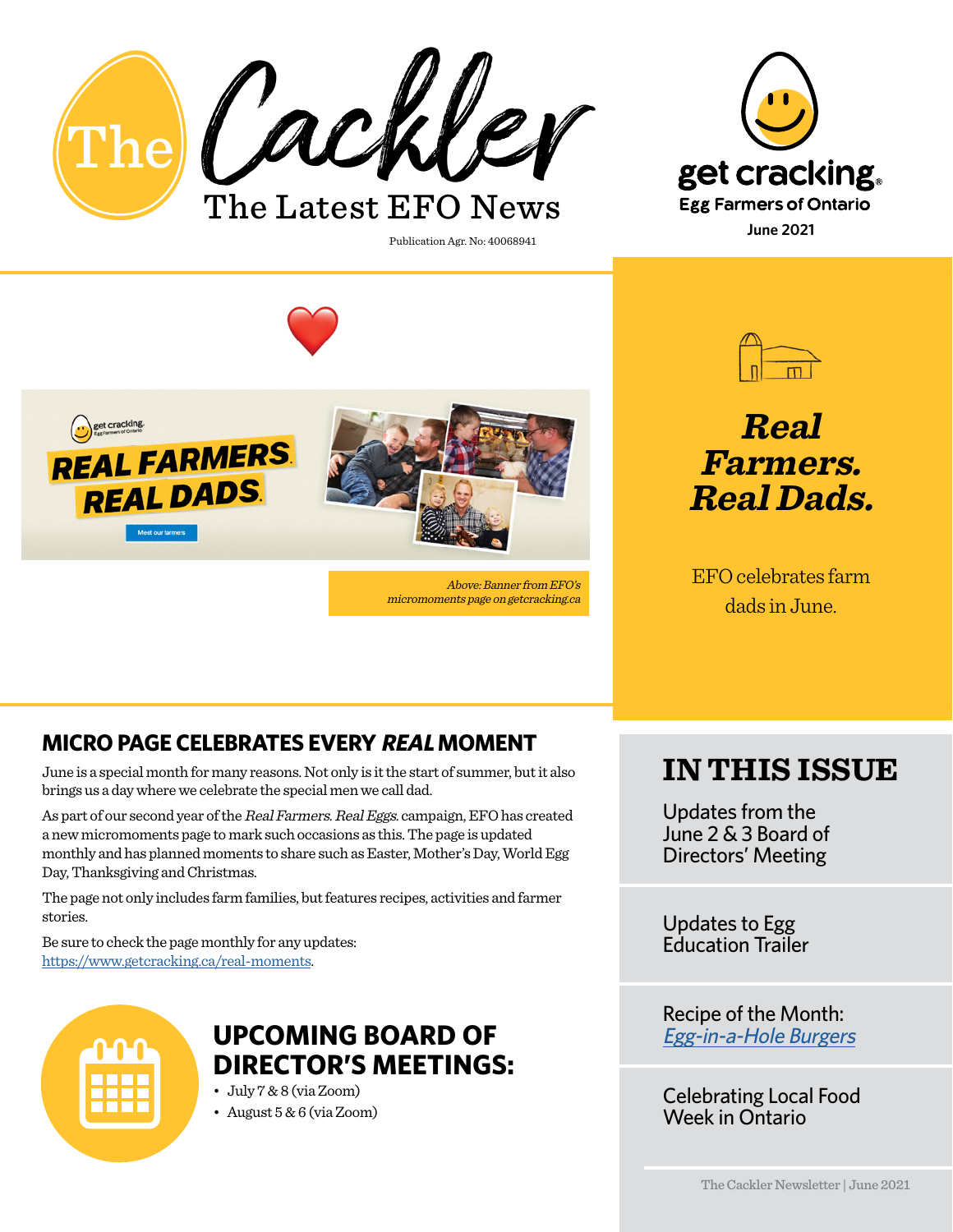## **INFORMATION**

#### **Business Highlights from the June 2 & 3, 2021 Board meeting**

#### **Egg Market Update**

The gradual lifting of COVID restrictions across all provinces including the ratcheting down of Ontario's most recent stay-at-home order is continuing to result in some improvements in egg markets.

These trends, combined with the most recent round of Early Fowl Removal (EFR) in Ontario and removal/offset of all Eggs for Processing (EFP) volumes mandated in all provinces have resulted in removing all egg supplies from storage. The production from the approximately 300,000 Ontario hens removed from production in this third round of EFR is gradually coming back as those flocks are replaced in their next flock cycles.

Moving forward, it is hoped that both shell and processed egg demand will continue to improve with the prospect of the next easing of current restrictions in Ontario scheduled for June 11.

The situation will continue to be monitored closely and our system will continue to use the tools available to balance the market conditions.

#### **Reminder of requirement for pullet farmers to provide copies of day-old chick delivery slips**

All pullet farmers are reminded that, when requested by EFO field staff, farmers must provide all the delivery copies of day-old chick reports that were placed including extras and any top-ups due to mortality. This information is an important part of EFO's flock verification process and assists in managing provincial hen inventory.

If this information is not provided, that farm will not be considered to be in good standing and will not be able to participate in any programs including participation on the Quota Transfer System (QTS).

#### **Increased risk of Delmarva Bronchitis for pullet farms**

Pullet farmers are reminded to be vigilant in biosecurity practices on your farms especially in the first three weeks after day-old placements to help protect bird health.

There is currently an increased risk of the highlyinfectious Delmarva strain of Bronchitis that can cause False Layer Syndrome. The disease is known to affect chicks most severely in the first three weeks of the grow cycle. There has been increased incidence of this strain recently in Ontario including reports on broiler chicken farms.

#### **WITH THIS ISSUE**

#### **REMINDER: PULLET QUOTAS ON PREMISES WITHOUT FACILITIES**

Any pullet quota attached to an approved registered premise that does not have an active approved facility cannot be used in the calculation of annual pullet utilization and cannot be transferred. This approach will ensure pullet quotas remain in active use as intended to fill the market and maintain fair and equitable conditions for all pullet producers. With this motion in place, the Board will conduct a comprehensive review of existing pullet quota policies and administration by July to ensure they are meeting the ongoing needs of effectively managing the Ontario pullet sector.

## **EGG EDUCATION TRAILER GETS NEW LOOK**





Above: Side view of the updated trailer design. Left: New design of the back of the large education trailer.

Shut-downs and event cancellations may have temporarily taken EFO's Egg Education Trailer off the road, but it hasn't stopped upgrades.

With the province slowly beginning to re-open and vaccination rates growing daily, EFO is taking the opportunity to get the trailer prepared for a return to in-person events.

The trailer was recently given a brand new look on the exterior to reflect the look of the Real Farmers. Real Eggs. campaign and to share some key messages as it eventually travels on Ontario roads.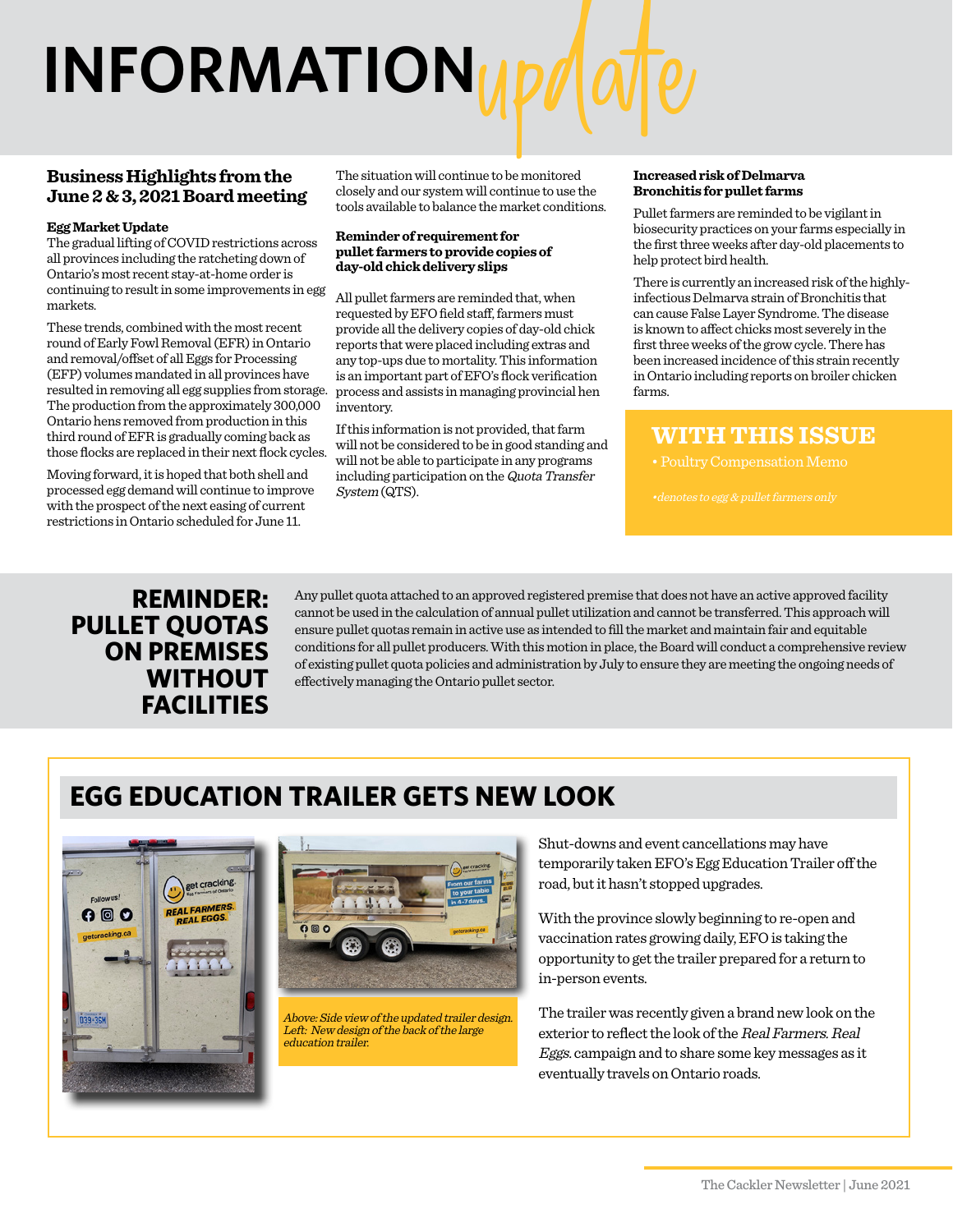## **POULTRY AND EGG PRODUCERS CAN NOW APPLY FOR COMPENSATION FUNDS**

(Excerpt from Egg Farmers of Canada update)

On May 31, 2021, details of the Poultry and Egg On-Farm Investment Program (PEFIP) were released, which was outlined by the Minister of Agriculture and Agri-Food, the Honourable Marie-Claude Bibeau in the April 13, 2021 announcement of new programs to deliver CPTPP mitigation. The PEFIP provides and turkey farmers to make ongoing improvements to their of their farms.

To view the details of this program, visit (in English): [https://www.canada.ca/en/agriculture-agri-food/news/2021/05/](https://www.canada.ca/en/agriculture-agri-food/news/2021/05/poultry-and-egg-producers-can-now-apply-) [poultry-and-egg-producers-can-now-apply-for-compensation](https://www.canada.ca/en/agriculture-agri-food/news/2021/05/poultry-and-egg-producers-can-now-apply-)[funds-to-boost-competitiveness.html](https://www.canada.ca/en/agriculture-agri-food/news/2021/05/poultry-and-egg-producers-can-now-apply-) 

forward to Agriculture and Agri-Food Canada (AAFC) by the and egg sectors was on allowing Canadian farmers to increase their investment in their operations to improve productivity, biosecurity and sustainability, while better responding to consumer

To view the full statement from Egg Farmers of Canada, see the

#### **RSS FEED: DON'T MISS OUT ON IMPORTANT UPDATES!**

A feature of the farmer website, [www.getcracking.ca/members](http://www.getcracking.ca/members), offers a Rich Site Summary (RSS). This is a format for delivering regularly changing web content.

Egg and pullet farmers who subscribe to this feed will receive any updates to the website via email on a weekly basis.

Please visit [www.getcracking.ca/members/member-farmer-news](http://www.getcracking.ca/members/member-farmer-news) to sign up.

#### **AGSCAPE AND EFO PARTNER ON NEW RESOURCE**

AgScape, in collaboration with EFO, recently launched a new, curriculum-based, egg resource called An Exploration of Egg Farming in Ontario, Teacher's Guide for Grades K-8.

The resource contains a teacher's guide and three lesson plans that target grades K to 3, 4 to 6 and 7-8 and also provides an overview of egg farming in Ontario. It includes important elements such as how eggs get from the farm to the table, how eggs are part of a healthy diet and careers related to egg farming.

The launch of the resource was timed to coincide with Ontario Local Food Week and was offered to educators as part of the Local Food Week digital resource package. To learn more about AgScape, please visit [https://agscape.ca/index.](https://agscape.ca/index)

## **POLICIES AND PROCEDURES NOTICE**

Reminder: New policies and procedures will be updated and posted on EFO's farmer website at

[www.getcracking.ca/members/](www.getcracking.ca/members/operations-quota) operations-quota as they come into effect.

Policies, procedures and documents posted on EFO's farmer website contain the most up-to-date versions and should be used for all policy interpretation and quota transactions.

Recent amendments, which were communicated May 25 via email, include Egg Quota Policy, Home Week Policy, Special Layer Lease, Pullet Leasing Pooly Policy and Pullet Quota Policy.

Please check this site frequently.

follow ug online!

## **PRODUCTION STATISTICS**

(in boxes of 15 dozen)

**Ontario Production (week ending #16)**  $2021 - 5,867,192$  $2020 - 5,765,892$ 

**Ontario IP (week ending #16)**  $2021 - 1,000,966$  $2020 - 1,066,465$ 

**Ontario EFP (week ending #16)** 2021 – 221,886 2020 – 412,464

#### **US Shell Egg Imports to Ontario (week ending May 15, 2021 - #20)**

2021 – 767,381 2020 – 388,821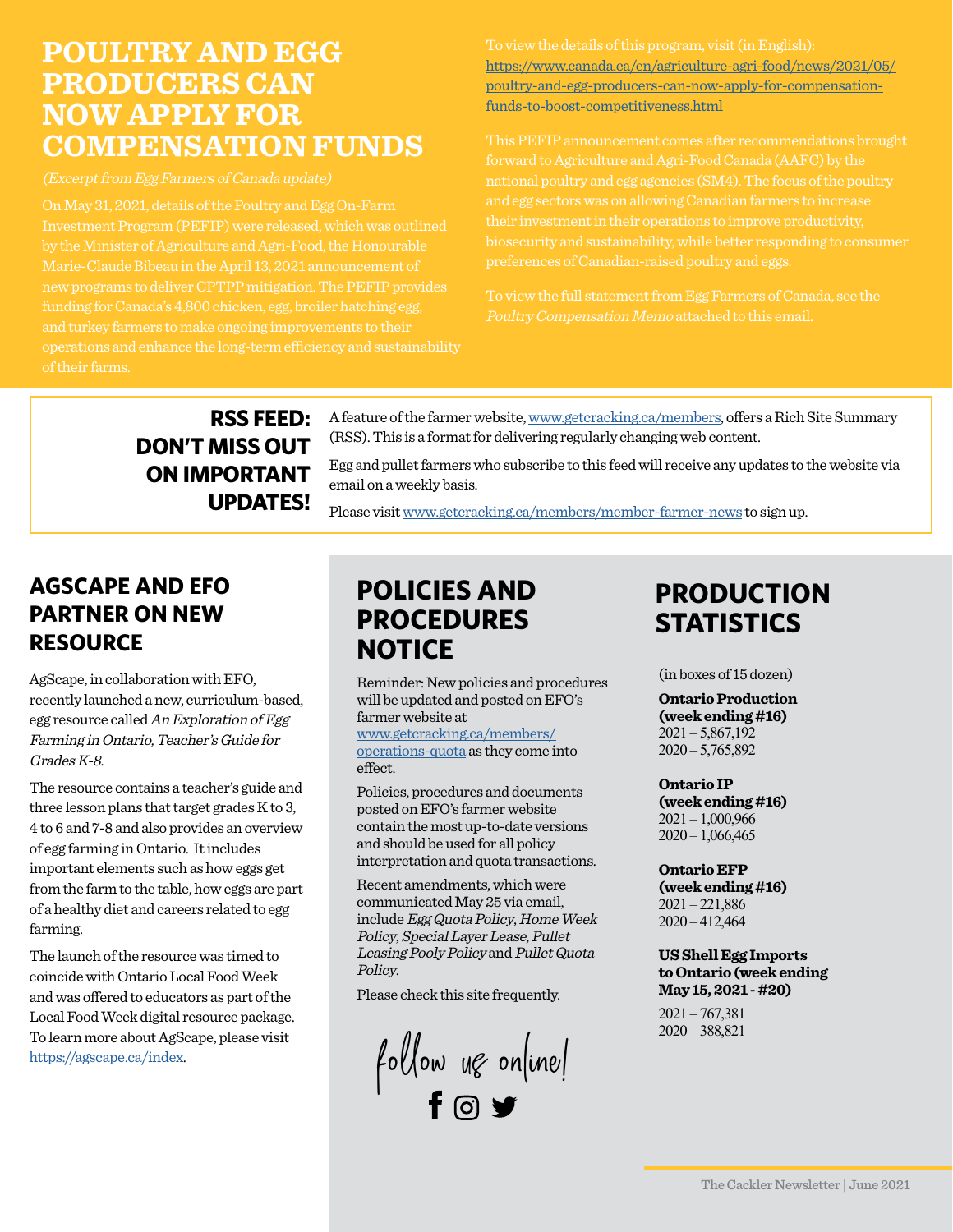#### **OFA PROJECT CONTINUES TO GAIN MOMENTUM TO GROW ONTARIO'S AGRI-FOOD WORKFORCE**



The Ontario Federation of Agriculture's (OFA) labour project has continued to build momentum over the past year, supporting employers in the agri-food sector. Feeding Your Future supports Ontario farmers and agri-business owners across the province to find, train, and retain the workers they need. This program offers a free job matching service to help employers develop a job posting and review all applicants. Virtual career fairs have also been coordinated on a user-friendly platform to connect employers directly with job seekers. Leading up to the 2021 harvest season, these free virtual career fairs will be held in East/Central/Northern Ontario on August

18, and spanning to Southwestern Ontario on August 25. A province-wide virtual career fair will be held on September 9. All agriculture and food employers seeking workers are encouraged to register for a free booth. To take advantage of these free job postings or register for the career fairs, email feedyourfuture@agcareers.com or call 877-438-5729 ext. 4.

Recently hired new employees on your farm? Online training for new workers is available through the new Ontario Agriculture Worker Safety and Awareness Certificate. This introductory training will help prepare new workers for farm operations across Ontario. Webinars will also be hosted for workers and employers, so stay tuned for updates on our social media pages. For more information on the Feeding Your Future initiative, visit our website at [feedingyourfuture.ca](http://feedingyourfuture.ca). If you are looking for workers, we hope you take advantage of these services during COVID-19 and beyond.

#### **NEW ONLINE PLATFORM AND DIGITAL COMMUNICATIONS REGULATION**

On June 10, an email was sent to all egg and pullet farmers regarding EFO's authority to work digitally with farmers. This is related to EFO's ongoing improvements related to information systems, processes and associated technology services.

EFO is embarking on a three-year project to transform digitally and the first step was a decision to move the current Flock Management System that houses EFO's data to a stable technology using Microsoft SQL Server (April 2020), as the old Access database was no longer supported by Microsoft.

The second phase of this project will be implemented end of June 2021 with layer allotments communicated digitally to farmers through a new web-based platform called EFOnline and will replace the current Replacement Layer Order Report process. The current link on the getcracking. ca site will be closed to layer farmers and on June 28 and 29, layer farmers will be invited to attend webinars for training on the new system.

The third phase will target pullet growers and hatcheries access to the portal before the end of 2021; this will allow a fully "integrated" digital hen order process. The goal will be real-time visibility of the allotment process in the portal and ensure all pullets being received by Ontario pullet growers having been preplanned and staff authorized on a hen order.

Please call Ray Hinton at 519-943-4334 if you have any questions.

## **FARMER UPDATES**

## **MENTAL HEALTH FOR FARMERS - TOOL KIT**

The Ministry of Agriculture, Food and Rural Affairs (OMAFRA) understands that owning and running a farm business may create stresses that can differ from the typical person. Stress can be related to finances, animal welfare, finances or the impact of running a business with family members.

OMAFRA has developed a tool kit of resources available to farmers to provide assistance to those who may be struggling to overcome challenges, whatever they may be related to. What may not seem like a big deal to one person may be overwhelming to another and these resources are available with that in mind. From how to deal with financial losses, difficult situations such as crop loss or animal disease or even identifying if you are under stress, the tool kit provides a wide range of information.

To access the complete list of tools [available, please visit http://www.omafra.](http://www.omafra.gov.on.ca/english/about/mental-health.htm) gov.on.ca/english/about/mental-health. htm or to speak to someone for help, call the Mental Health Helpline at 1-866-531-2600.

If you or someone you know is in crisis and needs immediate help, call 911.

#### **EGGS AND ASPARAGUS; WHAT A COMBO!**

EFO once again collaborated with The Yummy Farm and Ontario Asparagus in an e-book to showcase recipes with in-season asparagus and fresh, local ingredients. Contributions to the resource were contributed by chefs and food writers.

Our delicious **Asparagus Noodles with** [Egg & Shrimp](https://www.getcracking.ca/recipes/garlic-shrimp-and-asparagus-noodle-bowl) recipe was featured in the resource, along with some fun egg facts.

To view the e-book, visit <https://bit.ly/3c37lun>.



Above: EFO's recipe page from the 2021 Ontario Asparagus e-book.



#### Holiday Notice

Please note, EFO staff will be taking July 1, 2021 off to celebrate Canada Day.

Enjoy a safe and healthy celebration!

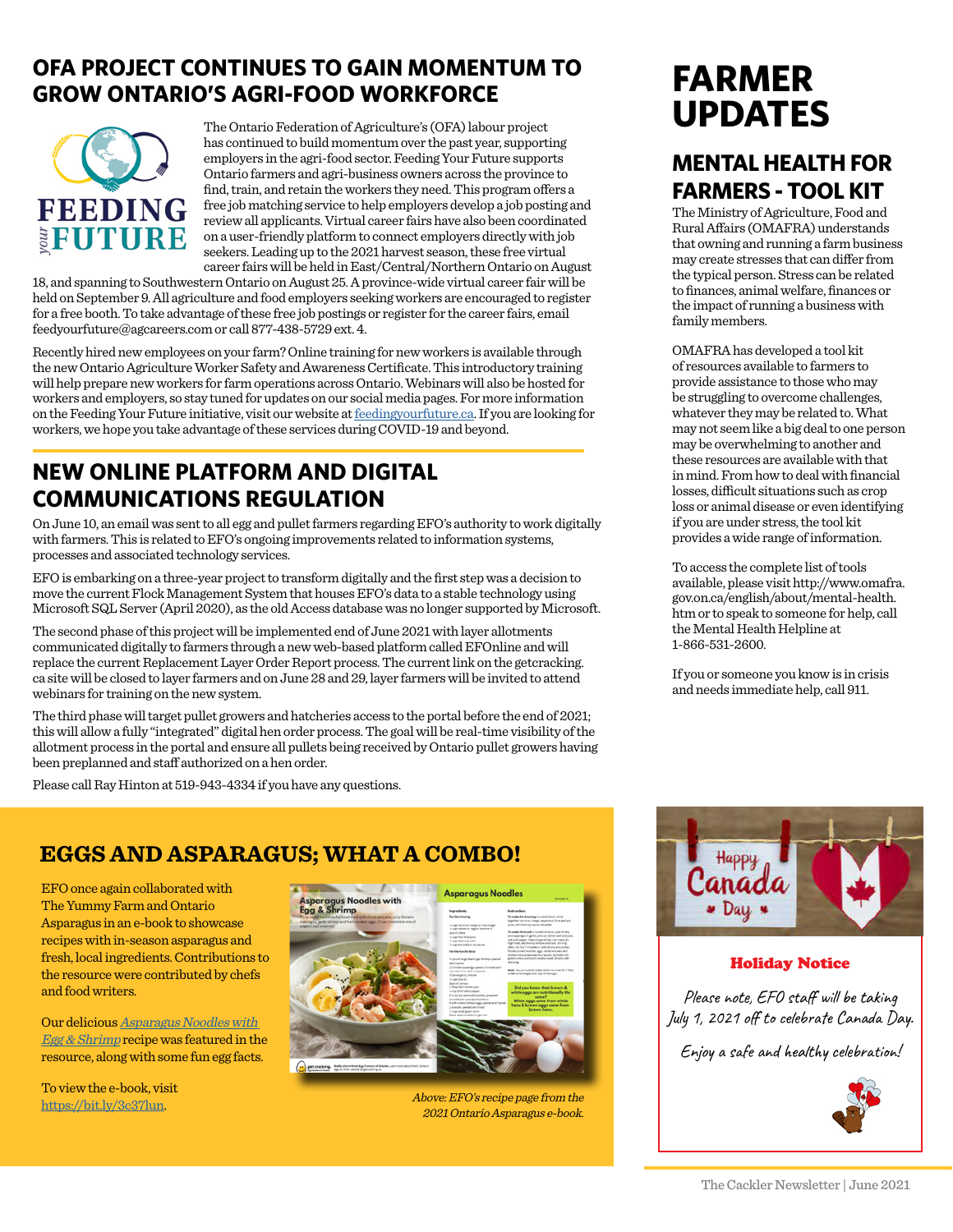

**[Egg-in-a-Hole Burgers](https://www.getcracking.ca/recipes/egg-hole-burgers)**

Servings: 4 burgers Prep Time: 10 minutes Cook Time: 30 minutes

#### INGREDIENTS

| 1.10 lb $(500 g)$          | ground turkey           |  |
|----------------------------|-------------------------|--|
| 1 tbsp (15 mL)             | worcestershire sauce    |  |
| $1$ tsp $(5$ mL)           | dried oregano           |  |
| 1 1/2 tsp (7.5 mL)         | dried thyme             |  |
| 1 ½ tsp (7.5 mL)           | dried parsley           |  |
| 3                          | garlic cloves, minced   |  |
| $1$ tsp $(5$ mL)           | salt                    |  |
| $1$ tsp $(5$ mL)           | pepper                  |  |
| 2 tbsp (30 mL)             | olive oil               |  |
| 4                          | eggs                    |  |
| $\frac{1}{2}$ cup (125 mL) | grated Cheddar cheese   |  |
| 4                          | hamburger buns, toasted |  |
|                            |                         |  |

#### 2 tbsp (30 mL) mayonnaise 2 tbsp (30 mL) ketchup 4 green leaf lettuce leaves 4 tomato slices

#### DIRECTIONS

In a large bowl, gently mix turkey, worcestershire, oregano, thyme, parsley, garlic, salt and pepper until combined. Divide mixture into 3 even balls; firmly press down creating a 5-inch (12 cm) round patty. Using a 2-inch (5 cm) round cutter, cut out the centre of each patty. Use the cut meat to make the fourth patty. Place patties on a small parchment-lined baking sheet; freeze for 5 minutes to firm up.

Preheat a 10-inch (25 cm) cast iron pan to medium-high heat. Add 1 tbsp (15 mL) olive oil. Working in batches, cook 2 patties for 6 minutes. Flip and crack 1 egg into each hole. Cook for 4 minutes. Reduce heat to medium low, cover and cook egg until desired doneness, about 3 to 5 minutes. Remove from pan and sprinkle each patty with 2 tbsp (30 mL) cheese. Repeat with remaining two patties.

Spread each bun bottom and top with mayonnaise and ketchup. Place patty on bottom bun, followed by lettuce and tomato slice. Finish with bun top. Serve warm.



**TIP:** Try jazzing it up with different toppings! Make it Greek-inspired by substituting tomato with sundried tomatoes and sliced olives.

## **EGGS IN THE NEWS**

**Egg producer praised for contribution** Huron Expositor June 2, 2021

A Listowel egg producer has been formally recognized for the donation of eggs to the families supported by Community Living Central Huron.

Since April 2020, Tonya Haverkamp has donated over 825 dozen eggs, 180 bags of scrambled eggs and 1,300 hard-boiled eggs.

The eggs and associated egg products were delivered the families' homes by Community Living staff.

Community Living says Haverkamp's donation is an example of the relationships and partnerships that have flourished during the COVID-19 pandemic.

Although much of Community Living's funding is provided by the Ministry of Community, Children and Social

Services and the Ministry of Health, a spokesperson for the organization said it has been fortunate to receive general donations from individuals and business that have desire to support other community members in need of respite.

"A shining example of this is the donation and sharing of eggs - lots and lots of eggs," said the spokesperson. "The programs of Community Living-Central Huron are extremely grateful to Tonya Haverkamp, Ontario egg producer."